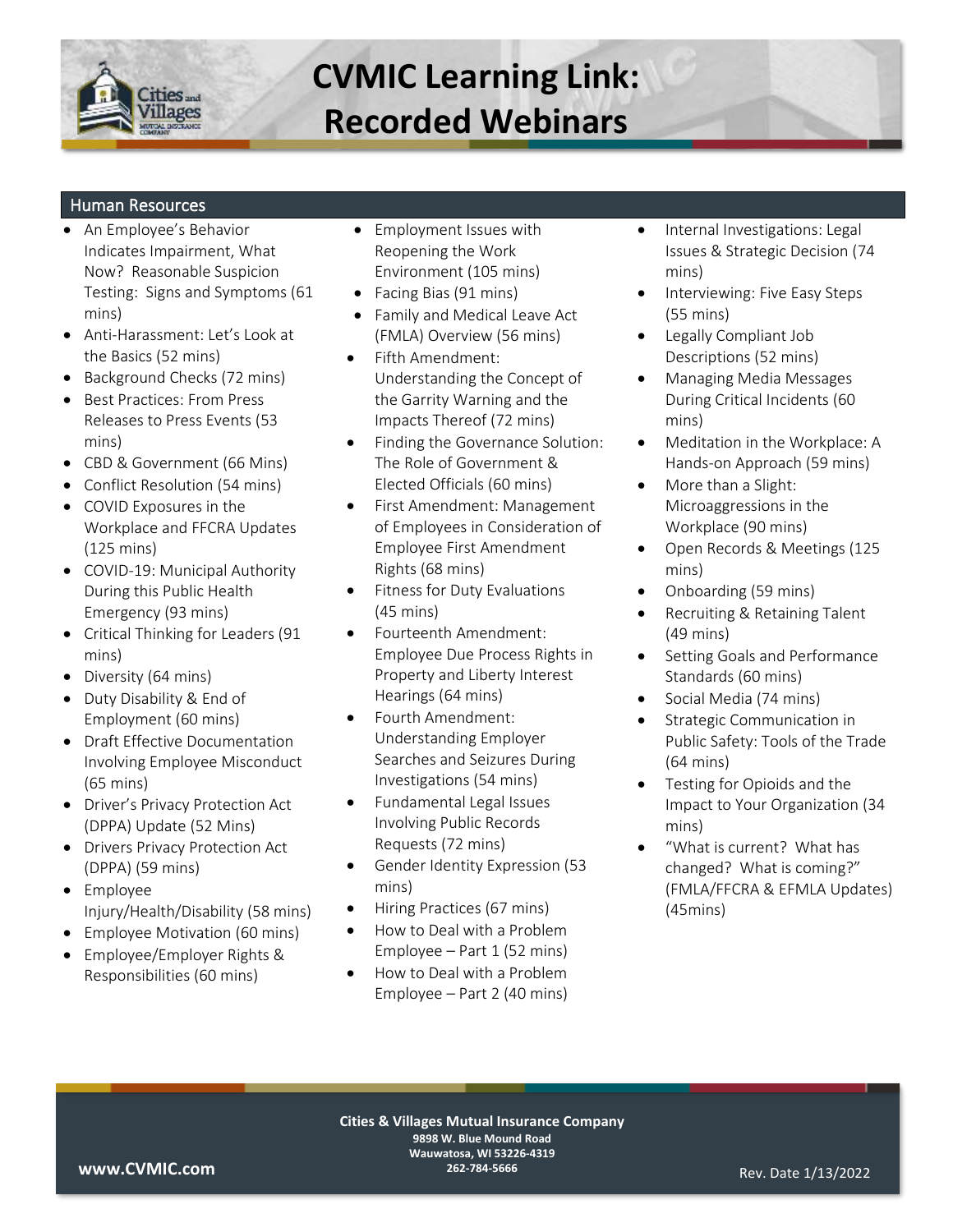



### Safety

- Accident Investigation: WC Part 1 (33 mins)
- Accident Investigation: WC Part 2 (16 mins)
- Accident Investigation: WC Part 3 (43 mins)
- ANSI 107 Changes to HVSA and the Impact to Your Community (46 mins)
- Behavioral Safety (50 mins)
- Bloodborne Pathogens 1910.1030 (44 mins)
- Civil Unrest: A Fire Department's Perspective (54 mins)
- Conducting Facility Safety Inspections (36 mins)
- COVID-19: Applying the Hierarchy of Controls to Protect Employees (40 Mins)
- COVID-19 PPE/Safety Protection During a Pandemic (55 mins)
- Cutting Through OSHA's Final Rule Regarding Concrete/Silica Dust Exposure (51 mins)
- Developing an Effective Worker's Compensation Policy (60 mins)
- Dynamic Warm-Up Programs for the Municipal Athlete (43 mins)
- Ergonomics at Home; Ensuring the Ideal Workstation Setup While Working Remotely (54 mins)
- Hazard Communication (29 mins)
- How to Survive a DSPS Inspection (48 mins)
- Keeping Kids Safe: Conducting Proper Playground Safety Inspections (56 mins)
- Office Ergonomics: Setting up your Computer Workstation Properly (54 mins)
- OSHA Recordkeeping Maintaining the OSHA 300 Log (76 mins)
- Protecting Municipal Employees from Opioid (Fentanyl) Exposure (57 mins)
- Response to Bariatric Patients (63 mins)
- Safety Committees (34 mins)
- Seasonal Employee Training (15 module video series)
- Sleep Deprivation: In Judgement and Safety (53 mins)
- The Basics of Personal Protective Equipment (PPE) & Conducting PPE Hazard Assessments (63 mins)

### Risk Management & Insurance

- ACE Privacy and Network Security Liability: CVMIC Onboarding (36 mins)
- Adventures in Worker's Compensation (61 mins)
- Certificates of Insurance & Insurance Endorsements (55 mins)
- Can Your Sex Offender Ordinance Survive a Constitutional Challenge in Federal Court? (60 mins)
- Cyber Security: Something Seem Phishy? (54 mins)
- Cyber Security: Threats and How to Protect Against Them (42 mins)
- Establishing a Drone Program (64 mins)
- Introduction to Contractual Risk Transfer (62 mins)
- Introduction to Drones (59 mins)
- Investigating Drone Related Incidents (64 mins)
- Liabilities Claim Handling for Municipalities: The Basics (44 mins)
- Nuts and Bolts of Liability Claims Handling (34 mins)
- Police and Fire Commission Liability (62 mins)
- PTSD and Wisconsin Worker's Compensation (59 mins)
- PTSD Discussion…From an Officer's Perspective (48 mins)
- Special Events, Waivers of Liability & Recreational Immunity (51 mins)
- Social Media Use by Local Government: Is the Law Finally Catching Up with Technology (90 mins)
- The Life Cycle of a Worker's Compensation Claim (39 mins)
- True Cost of Loss (50 mins)
- Workers' Compensation (63 mins)
- Worker's Compensation & Future Wage Loss (59 mins)
- Worker's Compensation Stress Claims (43 mins)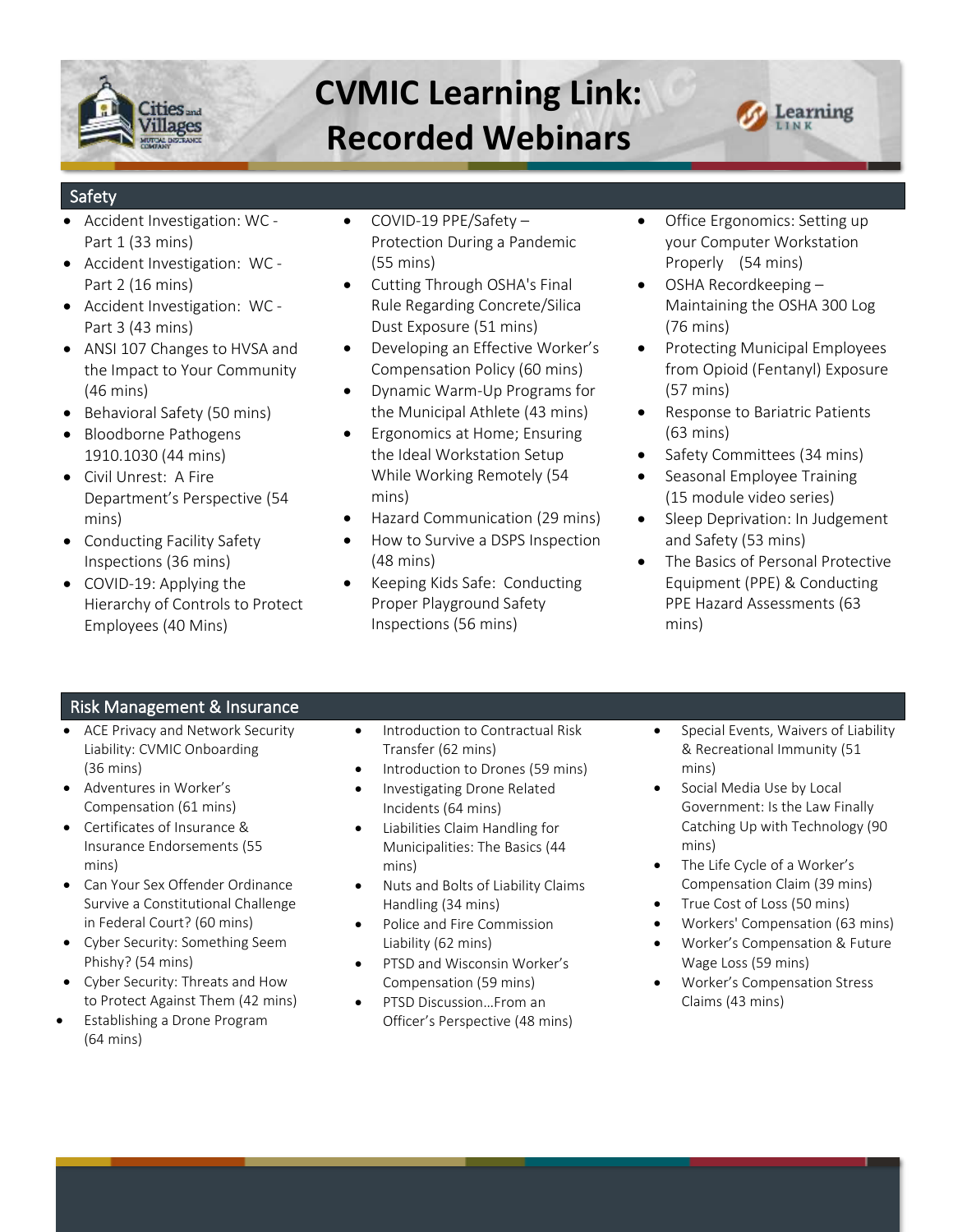

#### System Resources

- A New Look into Digital Media with Video, Snapchat & Instagram (48 mins)
- Document Management & Employee Performance Tracking Software (46 mins)
- NEOGOV User Group Meeting: Auto-Scoring (172 mins)
- New Learning Link Admin System Overview (64 mins)

#### Professional Development

- Business Writing: The Right Way to Write Right Away! (59 Mins)
- Checking in on the Unexpected Telecommuter! (Staying Engaged and Energized!) (60 mins)
- Civility in the Workplace: Working Together to Get Along (56 mins)
- Conducting Effective Meetings (51 mins)
- Diversity, Equity, and Inclusion: Building Foundational Knowledge (57 mins)
- Emotional Intelligence (61 mins)
- Employee Engagement: Building Better Relationships & Outcomes (62 mins)
- Ethics in the Workplace (51 mins)
- Followership as Leadership: You Can't Lead if No One is Following You (60 mins)
- Generations at Work: Preparing for and Engaging with Our Younger Generation (61 mins)
- Generations at Work: Understanding Our Differences (66 mins)
- Improving Organizational Communications (64 mins)
- Managing Mindsets: Growing Effective Results for Yourself, Your Staff, and Your Organization (61 mins)
- Managing Stress (49 mins)
- Mental Health Matters! Finding Support in Challenging Times. (49 mins)
- Mentoring New Hires: Program Development - Part 1 (48 mins)
- Mentoring New Hires: Program Development - Part 2 (58 mins)
- Mentoring New Hires: Training the Mentor - Part 3 (50 mins)
- Succession Planning: Preparing for the Future (and Today) (56 mins)
- The Art of Asking Better Questions (146 mins)
- The Power of Contagiousness (57 mins)
- Time Management (58 mins)